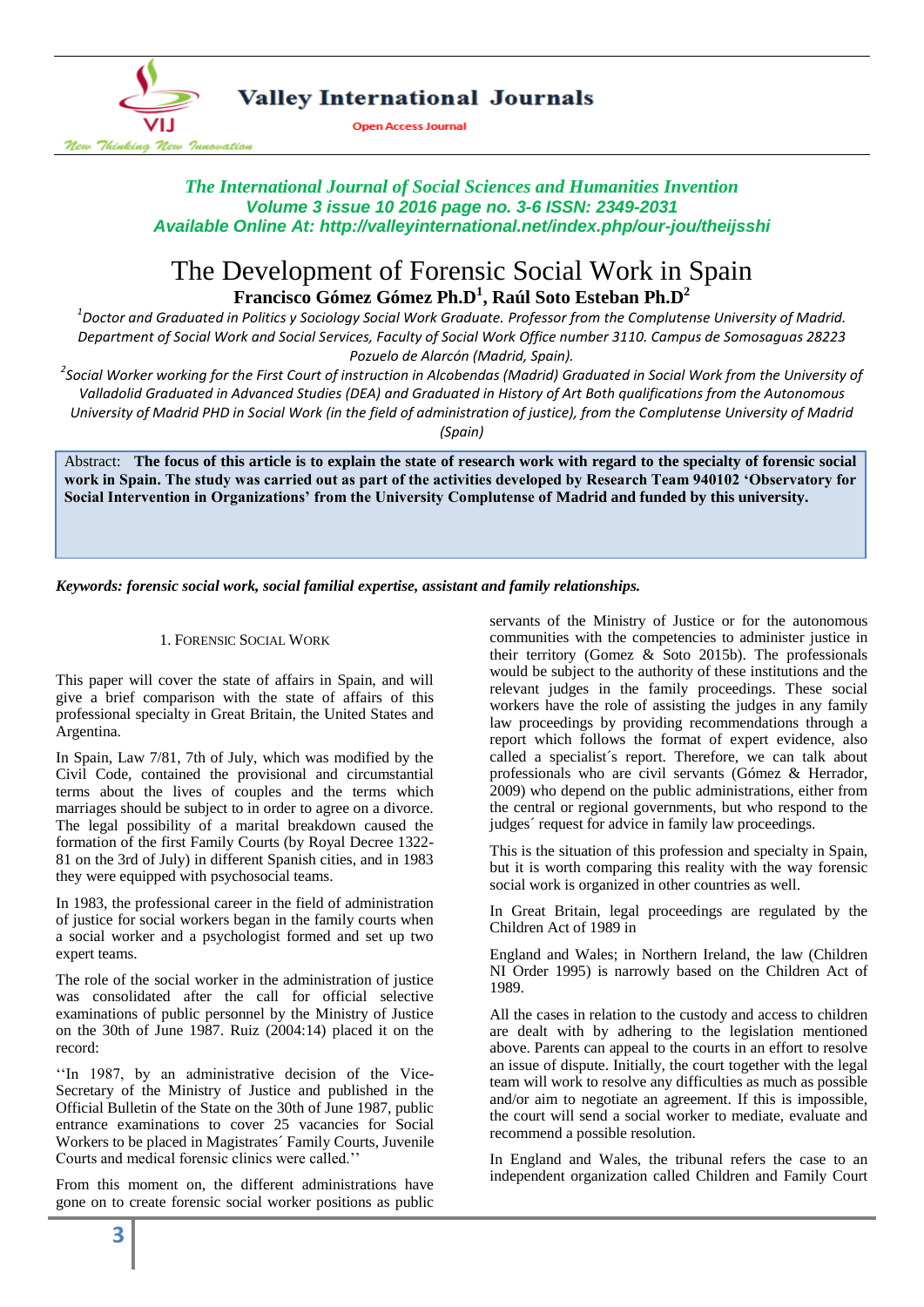Advisory and Support Service (CAFCASS) to complete a report with the assistance of a social worker.

In Northern Ireland, the social worker who is assigned to this task is employed by the local authority and deals with cases of child protection as part of his or her job. To resolve this issue, social workers have been appointed to work for the Courts of Justice in Belfast and other areas in Northern Ireland.

Davis (2007:17) expresses how the knowledge and expertise of social workers can help judges in the civil courts in the United Kingdom:

''The judges or magistrates do not meet the child. It is up to you to convey all the relevant information: if you do not tell the court something, the court will know nothing about it. Remembering this will help you decide what information to include in your evidence. Also bear in mind that the judge is not a social worker and does not have the same skills as you do. Interpreting family dynamics is an example of this. Therefore, as well as giving the court information, at times, you also need to bring to the court the benefit of your expertise."

In Argentina the situation is very similar to that of Spain. The need to evaluate family conflicts is acknowledged when there is no agreement between the parties involved and the judges must decide on cases relating to underage children. The Argentinian social workers Alday, Ramljak & Nicolini describe this need and how it was met in the city of Buenos Aires

''In Civil Justice this was translated as a tendency to face the information which was presented to the authorities who were trying to avoid a law suit. This demanded some creativity from judges and other parties involved, in order to contribute to the acknowledgment that this conflict was the result of a family unit going through a crisis. This led us to search for a way to overcome the problem through the valuation and focus of the affective bonds of those involved (2001:17).''

These authors also recall when the Competent Courts were created to resolve these issues and how they incorporated social workers into them as the appropriate professional to explain the family situation of each proceeding with their knowledge.

''In this context, in which different levels of resistance and advancement took place, the city of Buenos Aires came to the conclusion that family matters were specifically different within all civil proceedings. The inception of the first eight Civil Courts with jurisdiction over family affairs and legal capacity (Law 23.647) followed shortly afterwards by another four at the end of 1989. At this point, a social worker was appointed to each one of these courts as an addition to some personnel who had already some experience in the judicial institutions. This was the first instance of a professional, different from a solicitor, being appointed to a Civil Court (Alday, M.A., Ramljak, N.L. & Nicolini, G.M., 2001, 17, 18).''

As a following step, we are interested in knowing how the Argentinians assign and place these professionals, and the norm applied to these professionals who carry out their duties. Claudio Torres (2004:58,59) explains:

''In Buenos Aires province, the expert activity is part of the functional structure of the Judicial Power as part of the creation of the Expert Departmental Consultancies, whose purpose is to provide advice to all the magistrates and judicial public servants who may require advice. Nevertheless, there are also assistant appointments (commonly known as a ¨list of experts¨); this is the term used for those appointments that each tribunal carries out on its own initiative. On the national level, there is not an official department which incorporates forensic social workers, and for that reason, the appointments that take place are the decision of the departments (we must emphasize that those social workers who work for Civil Courts with competencies in family affairs, marital status and legal capacity, also perform forensic functions when this is required by their own courts, although they are not known as ¨experts¨). The forensic social worker is designated as an agreement between the parties; on the request of one or both, or by request of the judge making use of his/her authority under article 36 of the Code of Civil and Commercial Procedure of the nation or the Code of Civil and Commercial Procedure of the city of Buenos Aires.''

In the United States the situation varies as the forensic social workers develop a wide range of interventions. The term ¨forensic social work¨ includes the intervention work in the fields of justice, the support for the clients with regard to the itinerary for their legal proceedings, the expert tasks and an active political participation in the promotion of rules in favor of the groups in which they work.

In a reference manual from the United States we see the wide range of roles explained:

''The integrated role of collaborative forensic social workers allows us to assume multiple professional roles, functions and activities. This strategy is designed to improve clients´ social functioning and environmental conditions through collaboration with the clients, the professionals, and other stakeholders within and across different systems of care. The ¨forensic¨ or ¨legal¨ aspect of the work situates social workers in a position to honor their professional commitment to social justice through the use of their legal knowledge and skills, which includes advocacy and policy practice (Maschi, T. & Killian, M.L., 2009: chapter 1).''

The social worker in the United States must understand that there are many rules, laws and norms which they have to work within and that these rules, laws and norms must be well-known in order to help their citizens. The variety and disparity of norms refer to the way in which divorces are agreed upon, and to the participation of the experts who contribute to these cases and to the qualifications that these experts must have for their work to be considered as evidence.

Heer (2009: chapter 4) recalls how the variety of legal references force the social worker to maintain a wide knowledge within their legal framework:

''The law can be a complicated mix of statutes, rules, caselaw and constitutional law. It changes frequently, and the forensic social worker must keep abreast of those changes. The social worker must also remember that each state has different laws and the federal system is different from the state system.''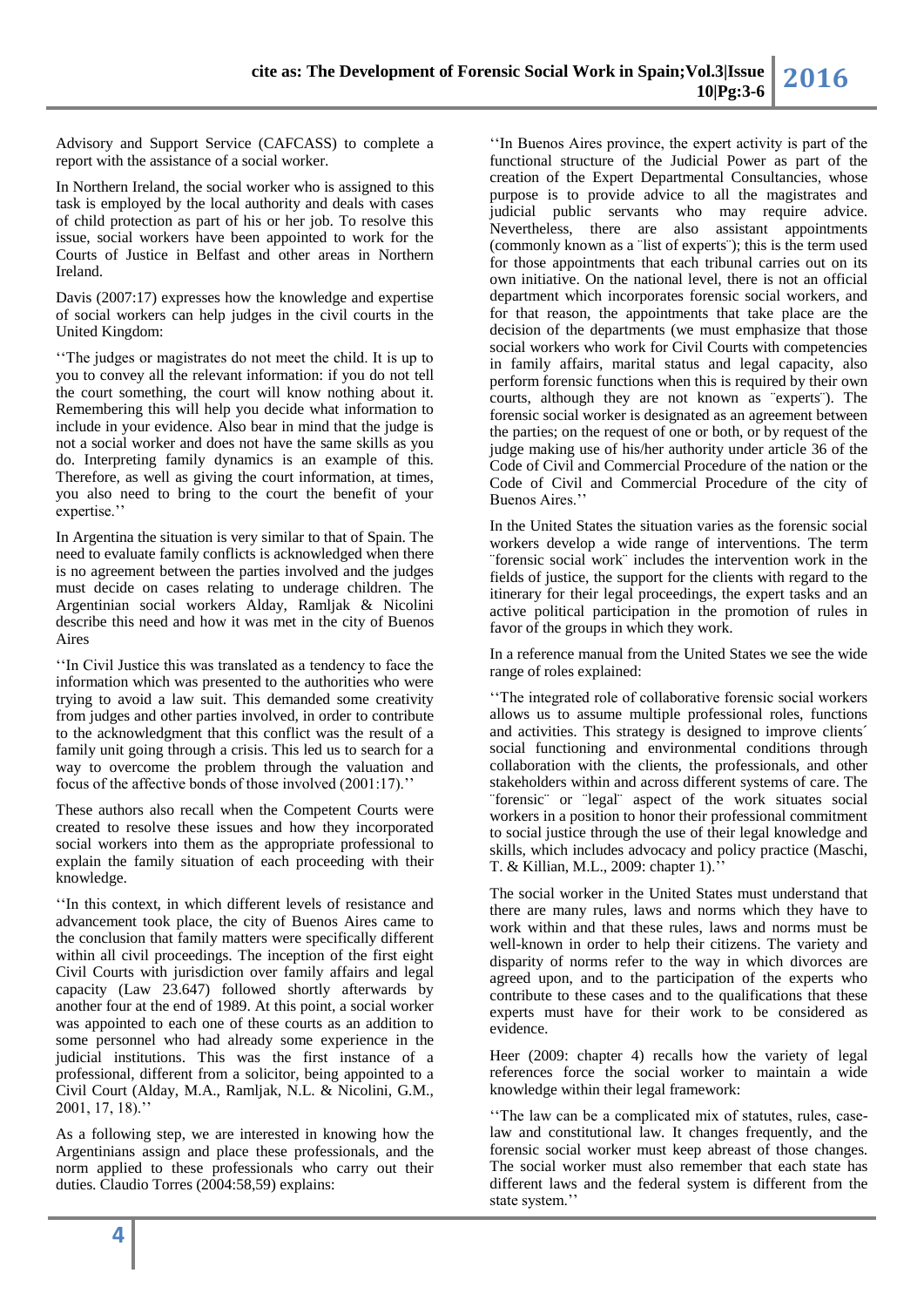The object of this research is to expound and to reveal the place of the professional expert social worker in the psychosocial teams of the administration of justice in Spain (Gomez & Soto 2015a).

The social workers have an important role in the psychosocial teams in the administration of justice in Spain; the judges are at the receiving end of the social reports, the families are the object of this report and other professionals in the judicial system such as the psychologists, play their role in this team. Each professional group mentioned above requires a different type of task and a different assessment method:

- Social workers are the qualified professionals, the families are the object of the investigation, as they are the focus of the investigation. The opinion of the social worker is important and so is the perception of the situation of their professional group, in which they have the main role. It might be a passionate perception, but the group debate is going to allow the meaningful to be extracted, thereby enabling us to value to variables cited above.

- The psychologists are the other professional group who serve the families and the courts during the investigation. Their perception of the judicial social work is valued as privileged witnesses. It is also interesting to note the significance of their contribution within this psychosocial collaboration.

- The judges are the professionals who are at the receiving end of the expert social reports. Their responsibility is that they decide on custody and visitation arrangements of the parents and their children. Their position as a single Judge, and their decisions in the first court or the lower court, and the difficulty of achieving a group indicates the methodological suitability to interview several judges in order to gain their perception about the focus of study.

- The families are the objects of the study. The contact with the social worker isone-on-one and usually takes place at a time when the person is in a crisis. Therefore, the collection of quantitative data may aid to help their perception of what has happened and this may be achieved through the use of a questionnaire. This is a more realistic method and can serve as a response to the variable that measures the impact of expert social work for the family.

The techniques to be implemented can be defined as follows:

- Group discussion: the format is open; the components must be homogeneous and heterogeneous at the same time. The researcher suggests the topic of discussion and does not intervene any more except to guide the meeting or to control aspects of the meeting. The recorded information is then analyzed and the group then proposes a discourse referred to as the popular social perception.

- The in-depth interview is a technique of the qualitative dimension and does not require excessive intervention from the researcher; the aim of the in-depth interview is to draw a life history.

- The survey is a research method that is applied over a sample of subjects representing a wide group and which uses previously standardized questioning techniques.

### 3. CONCLUSIONS

The research has finished in its qualitative phase and it evaluates the questionnaires that constitute the quantitative side. In the qualitative phase we can advance the following conclusions:

• The research compares the professional realities of forensic social workers in Madrid and Barcelona from the view of judges, psychologists and the social workers themselves. Although, there seems to be a stronger belief in the professional value that social workers have in Barcelona than in Madrid. It is observed that in general, judges from Barcelona and Madrid understand the psychosocial team as a single undifferentiated unit, although when the socialfamilial work is described by the forensic social workers, they show success and appreciation in the research.

Psychologists are respected professionals of the social work, but they have important differences of opinion about the role they should play in the administration of justice and their relationships with the judges.

• Coordination is a reality that is assumed differently among the professionals in Madrid and Barcelona. In Barcelona they are more accustomed to a mono-disciplinary development of their job while the ones in Madrid have different methods of sharing the expert tasks.

• The forensic social workers look at the future with optimism and value their intervention in support of the judges; they feel that they should promote a more professional line of action within the lexica and techniques of social work playing a more important role in their activities.

• Psychologists and forensic social workers understand that there is a lack of psychosocial discourse and a greater involvement is required in the production of research and documented work within the psychosocial discourse. In particular, when the contributions of social workers are evaluated, this reality is lacking.

### 4. REFERENCES

[1] Alday, M.A., Ramjlak, N.L. & Nicolini, G.M. 2001 El trabajo social en el servicio de justicia. Buenos Aires: Espacio.